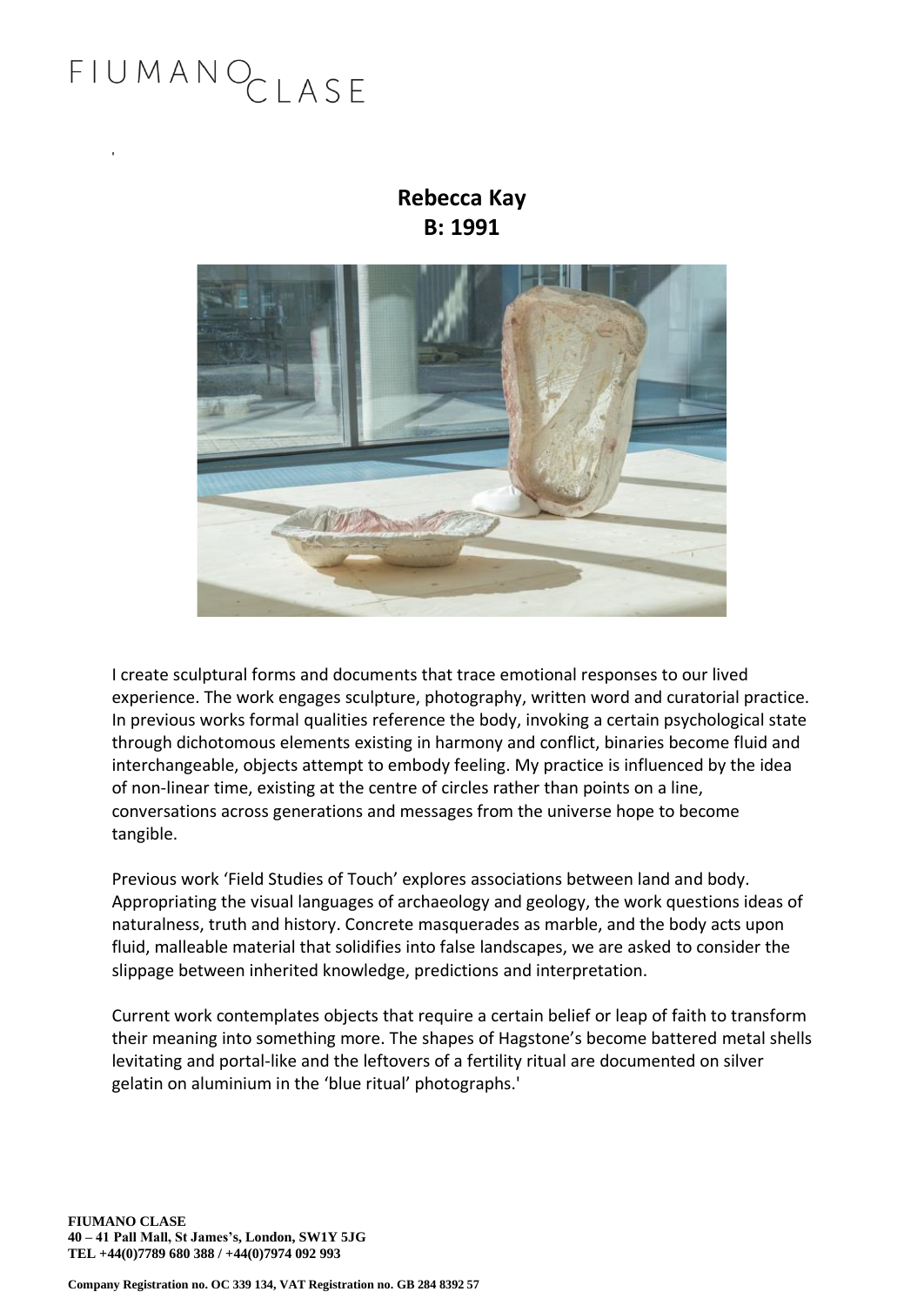# FIUMANOCLASE

#### **Education**

| 2018-2022 | Royal Academy Schools, Post graduate course                      |
|-----------|------------------------------------------------------------------|
| 2017-2018 | School of The Damned                                             |
| 2016      | Feminism and Contemporary Art Short Course, Middlesex University |
| 2013-2016 | BA Fine Art (1st Class Hons) Manchester Metropolitan University  |

#### **Group Exhibitions**

| 2022 | One by One, Fiumano Clase, Pall Mall, London                           |
|------|------------------------------------------------------------------------|
| 2020 | Premiums: Interim 2nd year show, Royal Academy of Arts, London         |
| 2019 | Everything Must Go! Assembly Point, London                             |
|      | Sensitive Matter, Bridget Riley Studios, London                        |
|      | LANDGRAB, The Shop, Sadie Coles HQ, London                             |
|      | State of The Arts, Selfridges, Manchester                              |
| 2018 | i.o.u.a.e. x Shelf, Spanish City, Whitley Bay                          |
|      | Vision & Signs: School of The Damned Grad Show, Sluice Gallery, London |
| 2017 | Les Boites, Suede Gallery x Slugtown, Edinburgh                        |
|      | Cut Cloth, Portico Library, Manchester                                 |
|      | In Dark Times, Castlefield Gallery, Manchester                         |
|      | Slowing into Form, Vane, Newcastle                                     |
| 2016 | Paint by Number, Studio 24, Leeds                                      |
|      | Fools and Follies, Tatton Park, Knutsford                              |
|      | Woon Foundation Painting and Sculpture Prize, BALTIC39, Newcastle      |
|      | Fine Art Degree Show, Manchester School of Art, Manchester             |
|      | Heaven is a Place Where Nothing Ever Happens, Grosvenor Gallery,       |
|      | Manchester                                                             |
|      | Illegible Rage, Wonder Inn, Manchester                                 |
|      | Oh! Tell - Room554, Britannia Hotel, Manchester                        |
|      |                                                                        |

#### **Solo Exhibitions**

| 2018 | Floating on the surface of knowledge, duo show with Mollie Milton, |
|------|--------------------------------------------------------------------|
|      | Islington Mill, Salford                                            |
|      | Earth works, L22 Press, Crosby Library, Waterloo                   |
| 2017 | Field Studies of Touch, Gallery North, Newcastle                   |
|      | Relics of what could be, what could have been, Slugtown, Newcastle |
|      | Texts from the universe, STCFTHOTS, Leeds                          |

#### **Group Residencies**

| 2017 | Merz Barn residency, Cumbria, School of The Damned       |
|------|----------------------------------------------------------|
|      | Common Room, Guest projects London, School of The Damned |
| 2015 | Joya: arte + ecología, Andalucía, Spain                  |

#### **Online Residencies**

| 2017 | Rooster in Residence, Instagram Takeover, @schoolofthedamned |  |
|------|--------------------------------------------------------------|--|
|------|--------------------------------------------------------------|--|

#### **Curating**